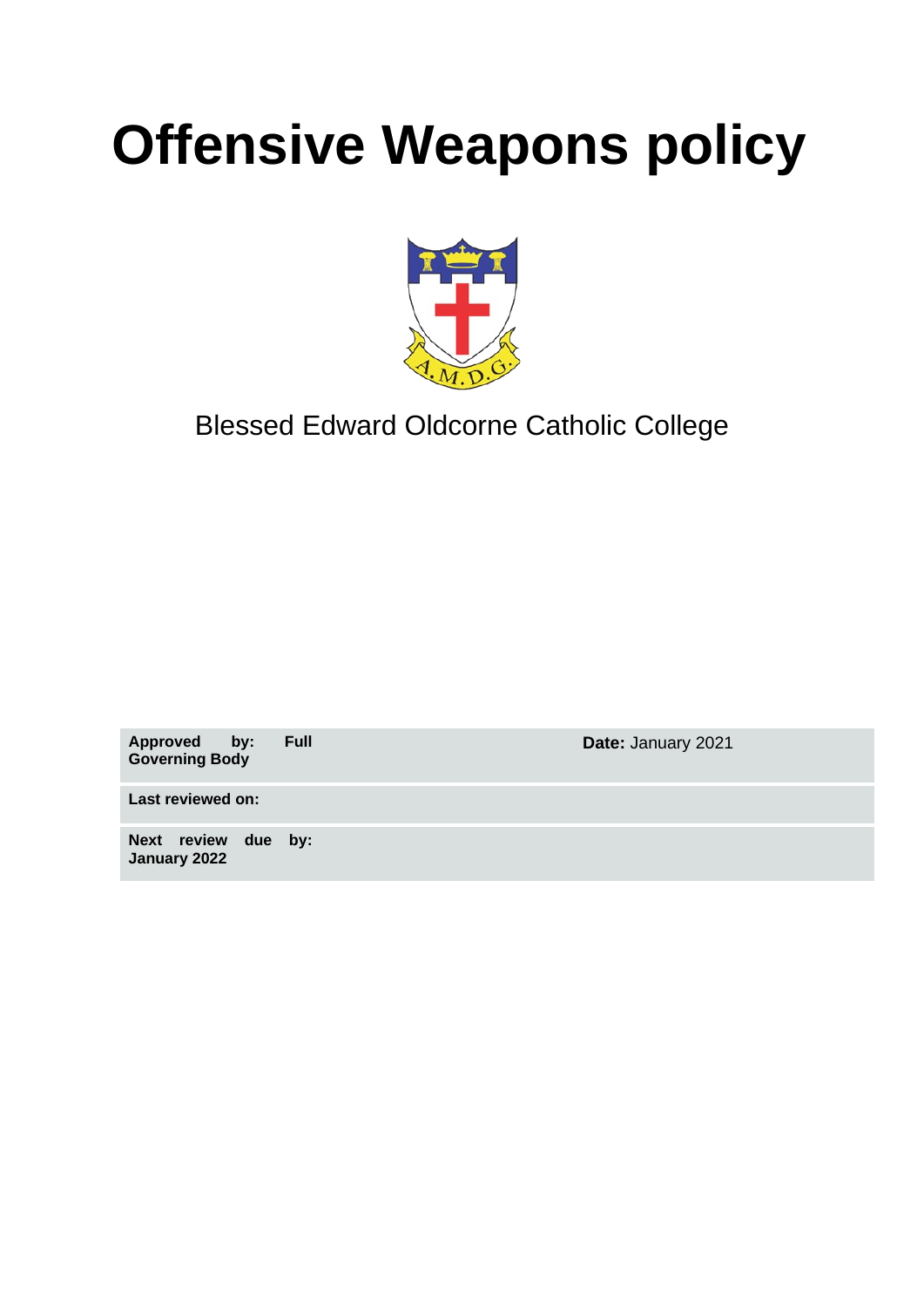#### **INTRODUCTION**

It is illegal to carry knives or other offensive weapons on and around College premises.<sup>[1](#page-1-0)</sup>

The Governing Body at Blessed Edward Oldcorne Catholic College recognises that the presence of weapons, or items which could potentially be offensive weapons, in the College would not only create unacceptable risks of bullying, injury or death, but also create a climate that undermines the educational purposes of the College. It is therefore the College Policy to forbid the possession, custody and use of weapons by students or any other unauthorised persons in, on, or around the College premises and during College activities.

As young people develop into maturity they naturally experiment with their behaviour and test boundaries. The younger they are the less capacity they will have for restraining themselves, resisting temptation or resisting peer pressure. None of this excuses poor or criminal behaviour. It actually increases the need to intervene as early as possible, to show that actions have consequences, and that harm is being caused.

The college will work with the police where appropriate and other agencies to:

- Confront young people with the consequences of offending
- Help young people to develop a sense of personal responsibility
- Manage risk to young people within the community
- Reinforce the serious nature of weapon-related crime
- Strengthen factors that reduce the risk of re-offending
- Encourage reparation
- Encourage the restoration of relationships of trust
- Define, agree and reinforce the responsibilities of parents

#### **DEFINITIONS**

"Offensive weapons" are defined in law as any of the following:

- an article made for the purposes of causing injury to the person
- an article adapted for use for causing injury to the person, and
- an article which the person carrying it intends to use for the purpose of causing injury to the person

In addition, for the purpose of this Policy a "weapon" is:

- a firearm of any description, including starting pistols, air guns and any type of replica or toy gun;
- knives, including all variations of bladed or sharply pointed objects including: pocket knives, craft knives, scissors etc;
- explosives, including fireworks, aerosol sprays, lighters, matches;
- laser pens or other objects, even if manufactured for a non-violent purpose but has a potentially violent use ie: the purpose of keeping or carrying the object is for use, or threat of use, as a weapon.

<span id="page-1-0"></span> $^{\rm 1}$  Section 139A, Criminal Justice Act 1988 (as amended by the Offensive Weapons Act 1996)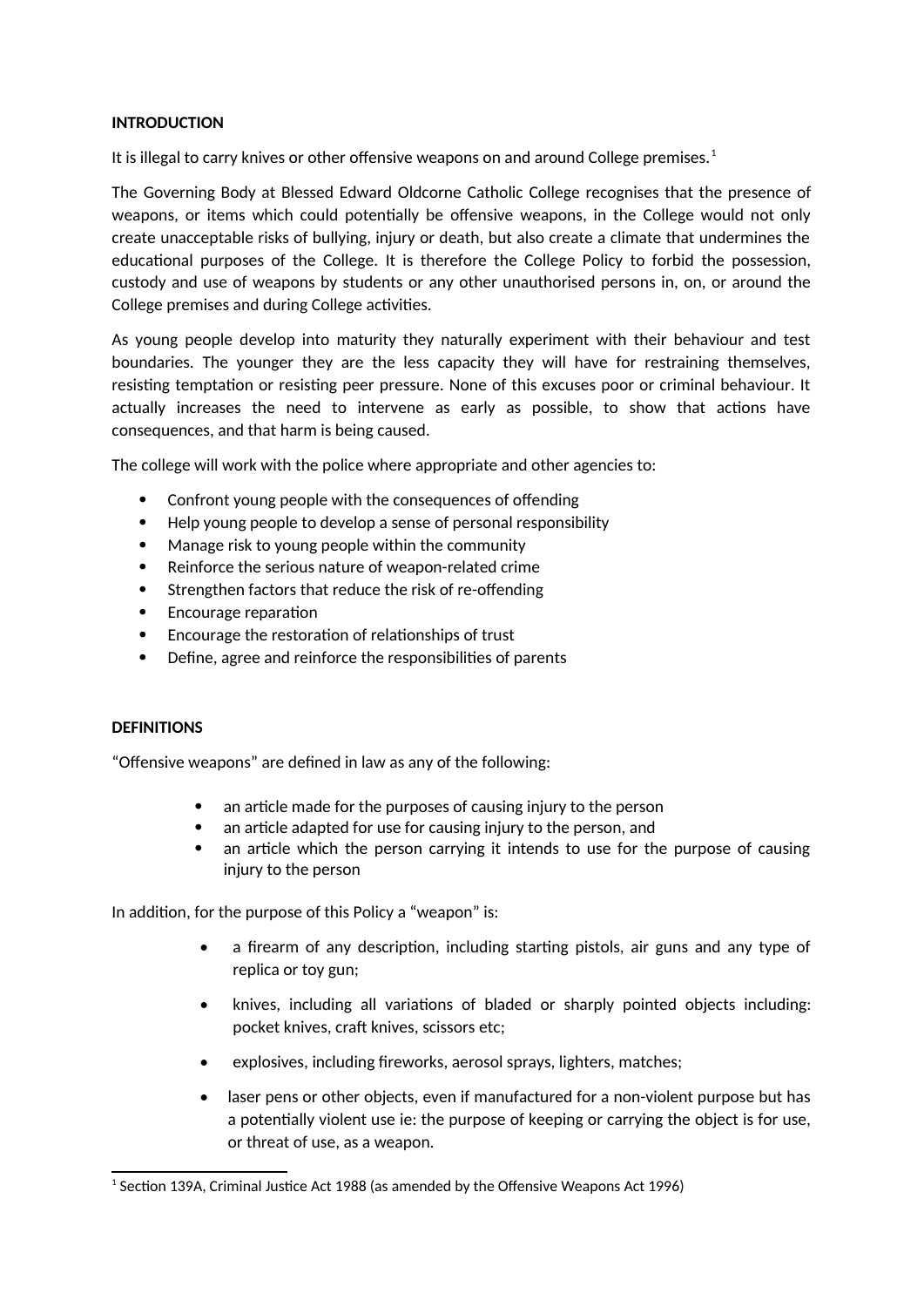#### **POLICY**

# **The possession, custody and use of weapons by students or any other unauthorised persons in, on, or around the College premises and during College activities is forbidden**.

This rule applies at all times except where an item, which could potentially be a weapon/offensive weapon, is issued to a student by a member of staff at the College or is required by the College for the purposes of teaching and learning, as necessary, for the delivery of the curriculum. Misuse of such items will be dealt with as though possession is not authorised.

Any student found to be in breach of this Policy shall be subject to action under the College's Behaviour Policy. This could mean fixed or permanent exclusion from the college. In some circumstances the police might also be contacted.

In all circumstances the college will consider whether early help is needed by assessing the wider needs of the child e.g has the child got educational needs or are they looked after. The college will also fully consider the context in which the child lives.

#### **PROCEDURES FOR DEALING WITH KNIVES AND OTHER WEAPONS/OFFENSIVE WEAPONS**

#### **Contacting the Police:**

Under most circumstances, the Police should be informed of any incident believed to involve a weapon. However, where, in the judgement of the staff, the circumstances are wholly innocent or there is clearly no intention to harm another person and there is no suggestion of the use of the article as a weapon, the matter may be dealt with internally on a disciplinary basis.

When contacting the Police, the College's senior member of staff dealing with the matter should give his/her evaluation of the seriousness of the incident, (i.e. in progress, threat to life, or weapon secure, for collection only) to help the Police to make their own judgement on the nature and immediacy of the response required. Police Community Support Officers, have no powers to act under this legal framework, it is only Police officers or College staff.

There may also be some exceptional circumstances where members of staff, who have been made aware that a weapon may be on college premises, decide that they need to take action before the Police arrive.

#### **Searches:**

Where immediate action is required, designated staff should always be called to assess and manage any situation where a weapon/offensive weapon is suspected:

• where there are reasonable grounds to suspect that a student might have in their possession a weapon/offensive weapon, it might be appropriate for the Headteacher, or an authorised member of staff, to conduct a search of that student or his/her possessions, with or without the student's consent as enabled by the Education Act 1996, s.550ZA;

• in making that decision, a risk assessment approach should be adopted and it should be noted that such immediate preventive action could either prevent a potentially dangerous situation escalating or could, conversely, inflame the situation;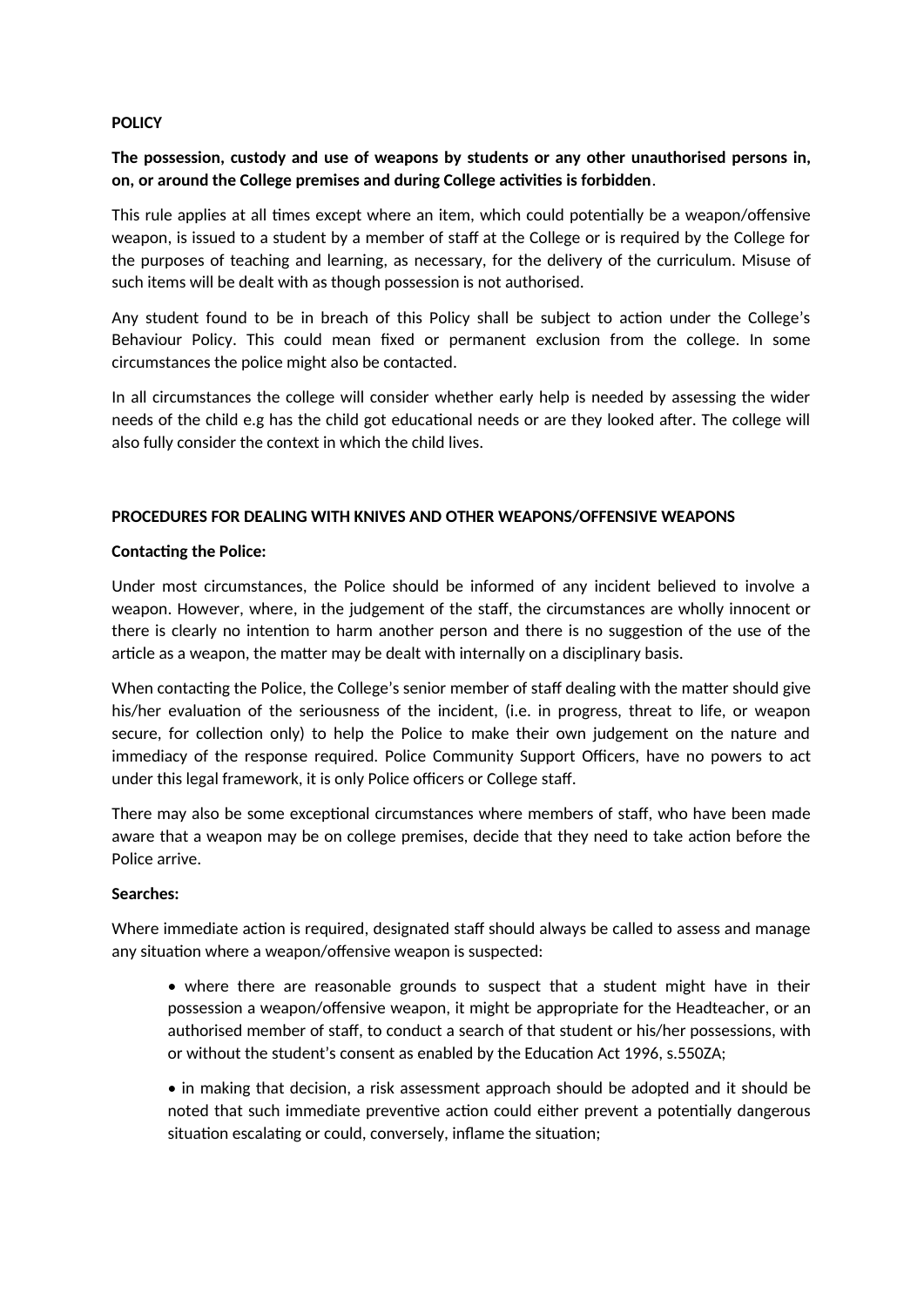• such a search may only be carried out where the member of staff and student are on College premises or are elsewhere and the member of staff has lawful control or charge of the student.

To comply with the conditions set out in the Education Act 1996, s.550ZB, a member of staff carrying out a search:

• may not require a student to remove any clothing other than outer clothing, i.e. any item of clothing not being worn wholly next to the skin or immediately over a garment being worn as underwear;

• must be of the same sex as the student;

• may carry out the search only in the presence of another member of staff who is also of the same sex as the student (unless this is not reasonably practicable due to the urgency of the risk of serious harm);

• a student's possessions (including any goods over which he/she appears to have control) may not be searched except in his/her presence and another member of staff;

• if in the course of a search the member of staff finds anything he/she suspects of falling within the knives and offensive weapon category, or any other thing he/she suspects is evidence in relation to an offence, he/she may seize and retain it.

Members of staff may, on occasion, take possession of a knife or other weapon brought to College by a person in circumstances which contravene the Criminal Justice Act 1988 (as amended). Possession of the weapon in such circumstances by a member of staff is likely to be with good reason or lawful authority, and thus not an offence under the Act. In compliance with the Education Act 1996, s.550ZC(8), a member of staff in possession of a weapon in such circumstances should secure it, and pass it immediately to the Headteacher or, in the Headteacher's absence, the Deputy Headteacher, and arrange without delay to surrender it to the Police. This applies to:

**a) An article to which section 139 of the Criminal Justice Act 1988 applies (knives and blades etc.);** 

### **b) An offensive weapon; or**

# **c) Anything which that person has reasonable grounds for suspecting is evidence in relation to an offence.**

Where a weapon does not fall into these categories and the Headteacher or Deputy Headteacher is satisfied that it is reasonable to do so, they may arrange for the weapon to be taken away by the parent/carer of the person from whom it was taken, or for the item to be disposed of.

#### **Verbal threats:**

Where a student makes a verbal threat towards another student or member of staff which gives the college cause to believe that student may have an offensive weapon on their person then the college will assume that the student is in possession of a weapon and, where appropriate following a risk assessment, conduct a search as stated above.

- The student who has been threatened will be immediately taken to a safe place in the college
- Parents of the child who has been threatened will be contacted and informed of the threat and the college's actions to date.